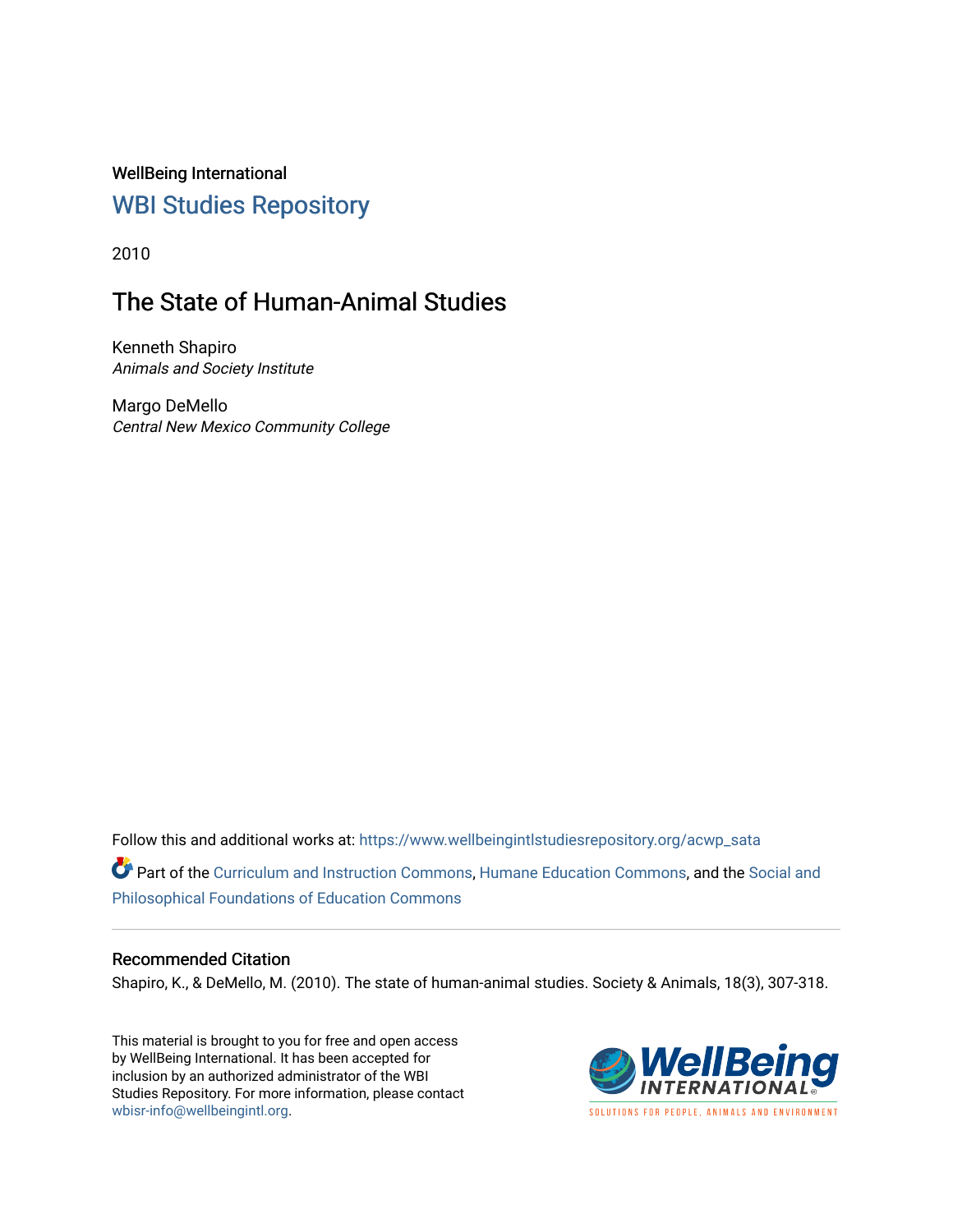# **The State of Human-Animal Studies**

Kenneth Shapiro<sup>1</sup> and Margo DeMello<sup>2</sup>

<sup>1</sup> *Animals and Society Institute*

*<sup>2</sup> Central New Mexico Community College*

#### **KEYWORDS**

animal advocacy, human-animal studies, scholarship

#### ABSTRACT

*The growth of human-animal studies (HAS) over the past twenty years can be seen in the explosion of new books, journals, conferences, organizations, college programs, listserves, and courses, both in the United States and throughout Europe, Australia, New Zealand, and Canada. We look as well at trends in the field, including the increasing popularity of animal-assisted therapy programs, the rise of new fields like trans-species psychology and critical animal studies, and the importance of animal welfare science. We also discuss the problems continuing to face the field, including the conservative culture of universities, the interdisciplinary nature of the field, the current economic crisis, and general anthropocentrism within academia. We end with a discussion of the tension between the scholarly role and the role of animal advocate, and offer some suggestions for HAS to continue to grow.*

On the occasion of the 10th anniversary of *Society & Animals* (Shapiro, 2002), one of us (KS) wrote an editorial outlining the growth of Human-Animal Studies (HAS) in those ten years. Given the pace of the growth of the field in the past eight years, it did not seem prudent to wait for the 20th anniversary to revisit that subject. For the field has not simply grown over the last eight years; it has exploded.

With the publication of Peter Singer's *Animal Liberation* (1975), followed by Tom Regan's *The Case for Animal Rights* (1983), there has been a burgeoning interest in animals among academics, animal advocates, and the general public. HAS scholars recognize the lack of scholarly attention given to nonhuman animals and to the relationships between human and nonhuman, especially in the light of the pervasiveness of animal representations, symbols, and stories, as well as the actual presence of animals in human societies and cultures. As feminist scholars began in the 70s to correct for a male-centered research literature, HAS scholars have begun to insert animals and animal issues into the full range of academic disciplines. As humans' dependence on nonhuman animals increases and as our relationship with them changes in the 21st century, *not* examining this relationship within the context of academia seems bizarre—especially given the development of animal protection as a social justice movement.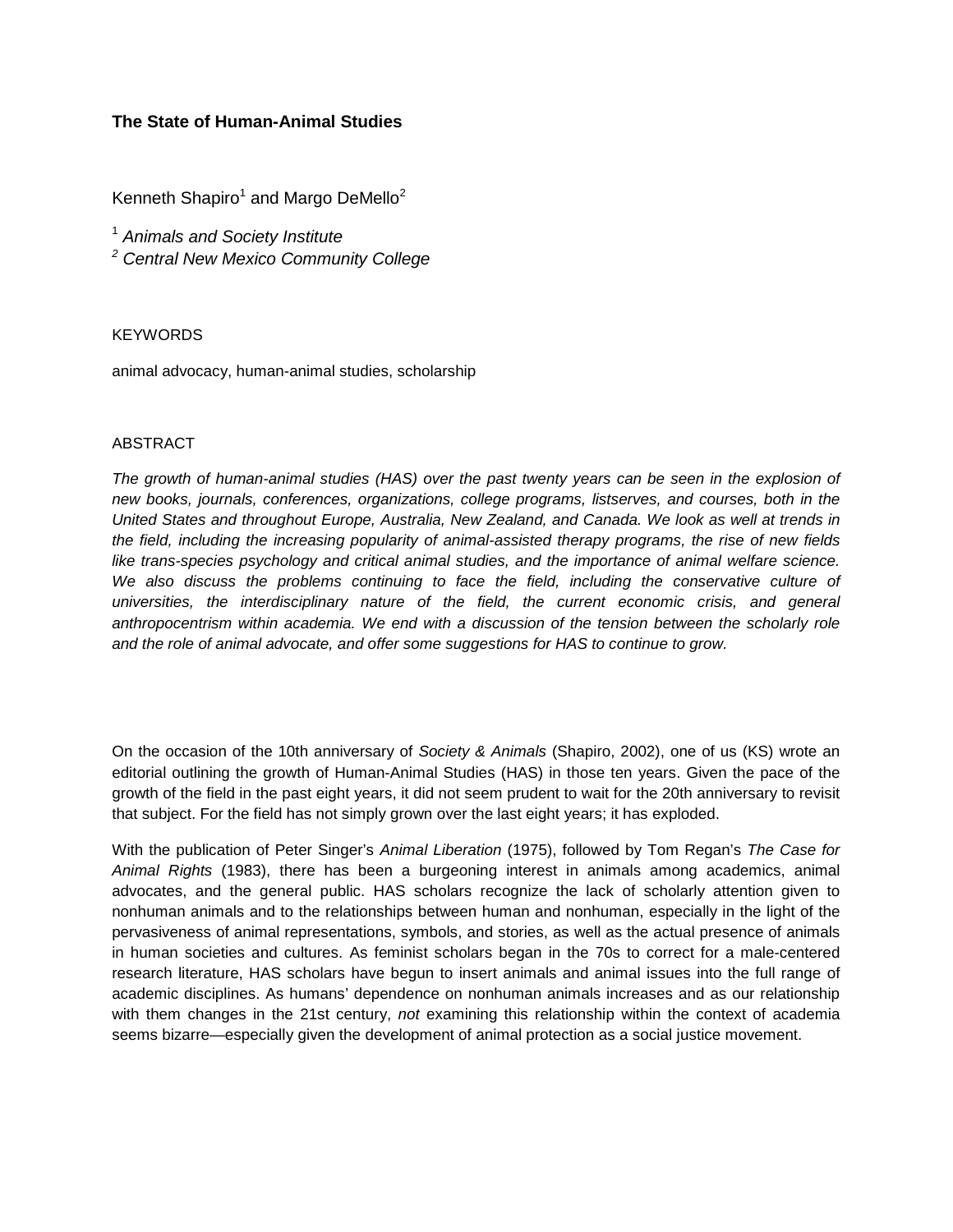Following some data demonstrating the growth of HAS, we review changes over the past eight years, first in scholarship, then in institutional development; and we evaluate present trends and their possible future trajectories, highlighting obstacles and pitfalls.

## **The Explosive Growth of the Field**

There are now 23 college programs in HAS or a related field in the United States, Canada, Great Britain, Germany, Israel, and the Netherlands, as well as an additional eight veterinary school programs in North America, and over 30 HAS organizations in the United States, Canada, Great Britain, Australia, France, Germany, New Zealand, Israel, Sweden, and Switzerland.

Several listserves provide virtual networking for the growing community of HAS scholars and students: H-Animal (627 members), the ASI Human-Animal Studies (846), NILAS (175), and Critical Animal Studies (127).

Including *Anthrozoös*, which was established in 1987, there are now over a dozen journals covering HAS issues, many of them founded in the last decade. *Society & Animals* began in 1992 as a self-published, biannual publication. In 2000 it was acquired by Brill and began to gain more visibility and to broaden its scope from the original social-science focus to include the humanities as well. The newest journal is *Humanimalia*, an online journal that "aims to signify the many ways that humans and animals are connected: as the experience of animals is shaped by human constructions of them, so is our experience of humanity shaped by non-human animals' constructions of us" (Csicsery-Ronay, 2010).

Scholars researching or teaching HAS have hundreds of books from which to choose. A review of a list of 300 key HAS texts found that well over half of those books were published in the last eight years, with two dozen coming out in 2009 alone. Brill (which publishes ASI's Human-Animal Studies book series), Berg, Johns Hopkins, Purdue, Columbia, Reaktion, Palgrave-McMillan, the University of Minnesota, the University of Illinois, and Oxford all offer either a HAS series or a large number of HAS books.

For HAS courses, we now also have several readers (*Between the Species* by Arluke and Sanders (2009), *Social Creatures* by Flynn (2008), and *The Animals Reader* by Kalof and Fitzgerald (2007), and MD is writing a textbook for Columbia University Press that will be released in 2011. Other key essay collections include The Animal Ethics Reader by Armstrong and Botzler (2003), Animals and Human Society by Manning and Serpell (1994), Representing Animals by Rothfels (2002), and Animal Rights: Current Debates and New Directions by Sunstein and Nussbaum (2002).

While there have been conferences for at least two decades, several HAS conferences were held in 2009, including "Animals: Past, Present and Future," held at Michigan State University in April, "Meet Animal Meat," held at Uppsala University in May, "Human-Animal Interaction: Impacting Multiple Species," held in October in Kansas City, and the largest HAS conference to date, "Minding Animals," held at the University of Newcastle in July; plans are to make "Minding Animals" a triannual, international event.

In 2006, ASI began hosting the Human-Animal Studies Fellowship, a six-week program in which advanced graduate students and postdoctoral scholars work on a HAS research project at a university under the guidance of host scholars and peer scholars working from a distance. The final week of that program has been evolving into a conference of its own; this year's program, to be held at Clark University in Worcester, Massachusetts, promises to be our most exciting yet.

Finally, there are more HAS courses being taught now than ever before. The ASI Web site's course pages list over 300 courses (primarily in North America, but also in Great Britain, New Zealand, Australia, Germany, and Poland) in 29 disciplines at over 200 colleges and universities (Animals & Society Institute,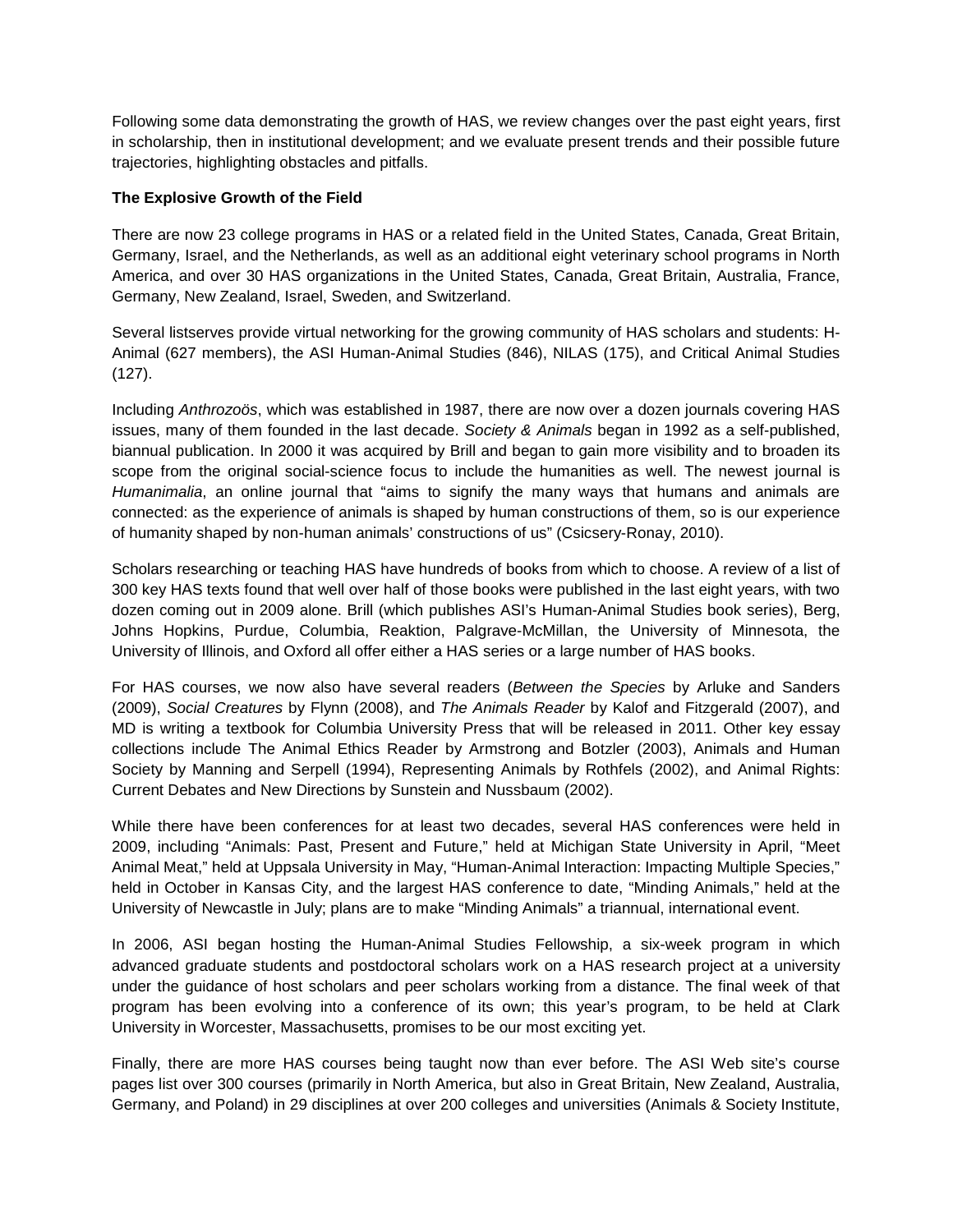2010). (This does not include the nearly 100 law courses listed separately.) The ASI partners with the Humane Society of the United States in offering the Animals and Society Course Awards, which recognize excellence in HAS courses. Those involved in the selection of the winners have noted that the courses submitted are more sophisticated and diverse than ever before. In 2010, Lantern Press published Teaching the Animal: Human-Animal Studies across the Disciplines (DeMello), an interdisciplinary and multidisciplinary guide for scholars interested in developing or refining courses in HAS.

In the ten-year anniversary issue of Society & Animals (Shapiro, 2002), KS wrote of the increase in scholarly attention to HAS, and also of many of the obstacles still restricting the growth of the field. At that time, he noted the growth of dissertations in the field, but the lack of institutional bases for HAS research. He also noted that, at that time, the fields of sociology and psychology were attempting to form HAS sections within their professional organizations. Since then, sociology and psychology have succeeded (the Animals and Society unit in the American Sociological Association; the Animal-Human Interactions section of the Division of Counseling Psychology in the American Psychological Association), as have religion (the Animals and Religion section in the American Academy of Religion), geography (the Animal Geography section in the Association of American Geographers), and philosophy (the Society for the Study of Ethics and Animals).

## **HAS Scholarship**

## *Recent History*

As we will discuss below, the multidisciplinarity of HAS presents some problems for its institutional development. It is also an important feature in the proliferation of HAS scholarship, however, as the following admittedly sketchy history demonstrates.

Although it began in a field in the humanities—philosophy (Singer, 1975)—the initial major growth of HAS was in the social sciences. *Anthrozoös* and, in its early years, *Society & Animals*, primarily published studies in sociology and psychology, featuring a disproportionate number of quantitative studies on human-companion animal relationships. Other disciplines in the social sciences—e.g., anthropology, geography, political science, and legal studies—quickly followed suit, forming core groups of scholars interested in HAS. By the 1990s, humanities disciplines, in addition to philosophy, and more interpretative components of the social sciences increasingly joined the crowd. Much of this latter scholarship occurred under the rubric of the "posts"—post-humanism and postmodernism. Even within philosophy, the second generation of ethicists increasingly excavated the Continental tradition, the seminal ideas from which the "posts" developed, for traces of animal-related ore in Heidegger, Merleau-Ponty, and Derrida. (Singer's utilitarianism had built on analytic philosophy.) An animal-centered literary criticism emerged, applied to both fiction and the visual arts. More recently still, scholars in the natural sciences, notably in cognitive ethology and behavioral neuroscience, have begun to expand the scope of their research from the study of other animals and other animals as models of humans to the direct study of human-animal relationships (Bekoff, 2003).

If only in retrospect, this sequence makes sense. Philosophy raised the question of the valuing or revaluing of nonhuman animals and was a major impetus to the rise of the contemporary animal protection movement. The harder social sciences provided empirical data identifying the amazing array of human-animal relationships, their benefits to humans, and the exploitation typically involved. In response to these developments, in turn, the more interpretive social sciences and humanities delved into the issues on which these relationships rest. Beneath the ethical issues is the "question of the animal." Why do we think about animals in the ways that we do? These foundational issues call into question basic categorical distinctions, such as animal/human, nature/culture, and individual/group.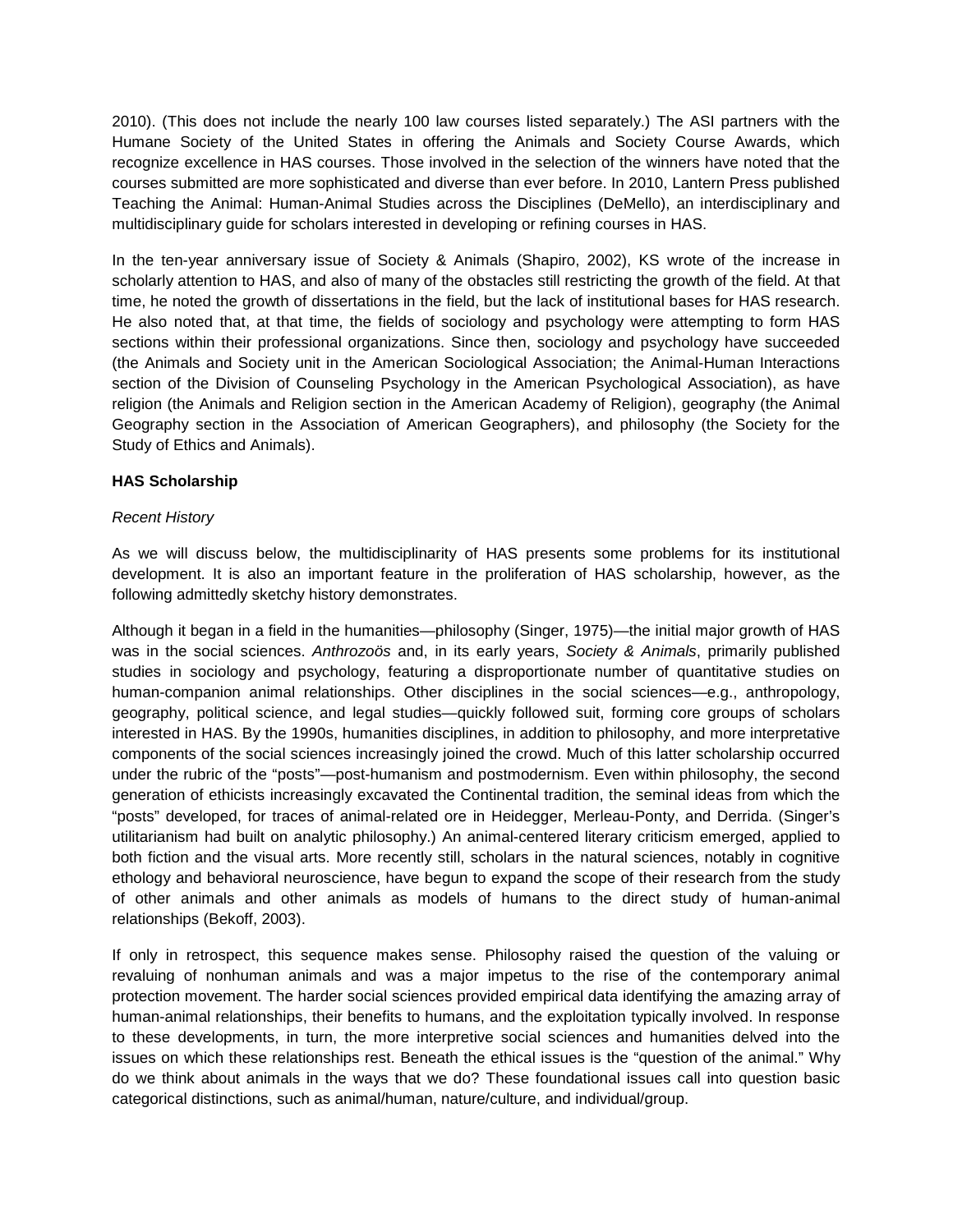## *Trends and Possible Trajectories*

Where is HAS scholarship going from here? Several existing and emerging trends are noteworthy. How they will affect the actual trajectory of the field is, of course, speculative.

- The dramatic increase in the popularity of animal-assisted therapy and activities sensitizes human service providers to the importance and potential of human-animal relationships, but, at present, continues to reinforce the heavily human-centered focus of attitudes and practices involving animals (Fine, 2001). It is not clear whether its impact will be to produce a constituency of practitioner-scientists who contribute to the broader field of HAS, or to siphon off that potential and, in particular, undermine efforts in HAS to establish a more bio- or eco-centered paradigm.
- Related to the rise in AAT is the rise in college programs devoted to the human-animal bond. These are found mostly in veterinary school programs but increasingly in regular academic programs as well. Like the AAT courses, however, HAB curricula remain human-centered and focus primarily on the benefits that the bond provides to humans.
- Critical Animal Studies develop and employ an ideological critique of current animal-related institutions, using approaches originating in the Frankfurt School of social criticism and posthumanist thought (White, 2010). CAS is well positioned to tackle foundational conceptual issues underlying the "question of the animal." Their scholarship is unapologetically liberationist and allies with abolitionist and radical elements of the animal protection movement. In an era of center-right politics in the United States and hypersensitivity to radical ideas and direct action, CAS could have a negative impact on public perception both of the movement, and, by association, of HAS. On the other hand, because of its links to the animal rights movement, CAS may be well positioned to help make HAS more relevant to those who work to lessen the suffering and exploitation of animals.
- Animal Welfare Science has established itself as a source of empirical findings on the needs of animals in a variety of settings. Whether the impact of this literature will be limited to the promotion of enhanced well-being of animals and improving the conditions of their use, or will provide empirical grounds for the abolition of those uses, remains to be seen. From its early exclusive focus on the welfare of animals as affected by human-imposed conditions, animal welfare science is increasingly undertaking studies that directly focus on the human-animal relationship (Davis & Balfour, 1992).
- Trans-Species Psychology applies findings from human psychology to the understanding of other animals, reversing the ethically and scientifically contentious construction of animal models to understand human conditions (Bradshaw, 2009). Extrapolation from human to animal implies similarity across species. Will this bi-directionality reinforce the post-humanist idea of blurred categories, or will it buttress animal-model-based laboratory research, which perennially uses that argument to justify its enterprise? Trans-species psychology does not focus on understanding human-animal relationships, and it names only one discipline. Will it complement or undercut HAS?

As an overview of these trends and possible trajectories, one problematic that is emerging is the tension between animals-as-constructed and the animals-as-such (Shapiro, 2008). Although much remains, considerable work has been done "deconstructing" animals—uncovering the ideological, linguistic, and historical layers that contribute to contemporary attitudes toward, and treatment of, animals. On the one hand, this "discovery" of the inveterately anthropocentric perspective on animals has resulted in a call to study animals for themselves, as they are before we construct them in our own image and for our own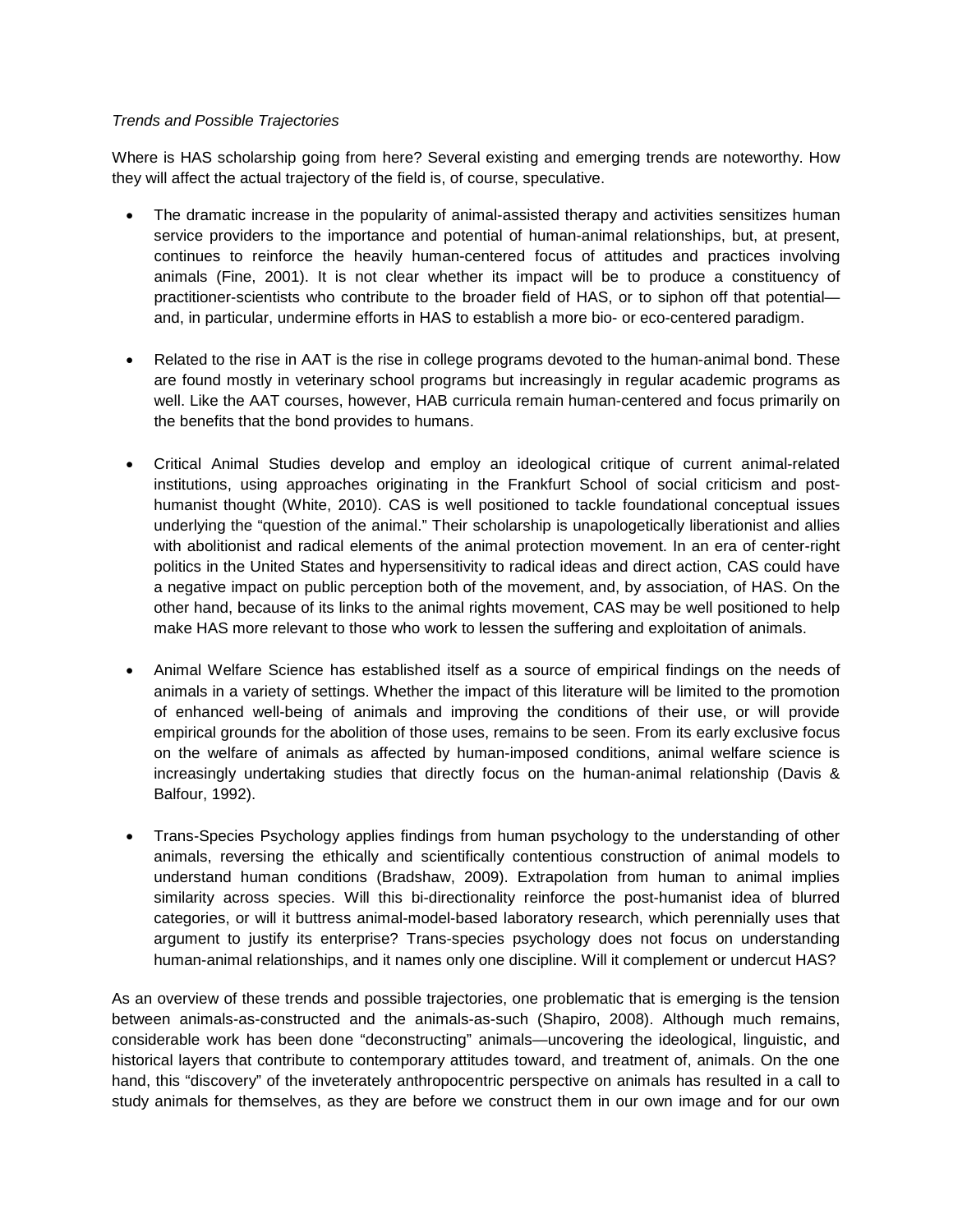purposes. This raises epistemological and methodological problems—do we have access to those animals? Increasingly, the sophisticated technology of the hard sciences allows us to "see" animal minds, animals thinking and acting. We discover mirror neurons that, arguably, are the basis of that access (Rizzolatti & Craighero, 2004). We, human and nonhuman, are hardwired to be sympathetic—to feel with each other, species being no barrier. We are companion species not only through recent history but through our evolutionary history. We discover oxytocin, a hormone that allows us to connect emotionally when we (literally) touch other animals, as well as other humans (Olmert, 2009).

On the other hand, particularly for the radical post-humanist, there is no animal-as-such: it is social construction all the way down (Wolfe, 2010). Deconstructing animals reveals the permanent blur between the species and the shifting nature of the categories "animal" and "human." This enterprise consists of the ongoing study of the amazing complexity and ambiguity of animals and human-animal relationships. The animal-as-such is a chimera and the chimeras are real—any individual is a contingent mix of human, animal, and machine; and the study of human-animal relationships is the study of hybrid relationships.

Social construction, hybridity, and other somewhat arcane concepts (such as "becoming animal") developed in post-humanist literature are intended to replace traditional categorical distinctions, such as animal/human. Some would argue that these concepts provide the necessary foundational work to shift from anthropocentrism, the valorization of everything human, to a fairer deal for other animals. But they can be conceptually hard to digest, and one wonders whether, in an era of sound bites, they can reach and inform public opinion and policy-makers. Another concern is that the specialized language and, really, less analytic and more discursive form of thinking of post-humanism, will widen the unresolved rift between the "two cultures"—interpretative and empirical approaches (Kagan, 2009). If it widens that chasm, post-humanist thought may retard the entry into HAS of the natural sciences, where the study of human-animal relationships is currently least developed. This would be a threat to the truly interdisciplinary nature of the field. Just as significantly, if the natural science side of HAS is not developed, or if it pursues its own independent path, this may prevent HAS from becoming a robust field and a player in the policy arena where the natural sciences typically provide the requisite credibility to the public and attract the most public funding.

# **HAS Institutional Infrastructure**

#### *Obstacles to Growth*

Although by virtually every measure, the field has expanded its scholarly production, a robust institutional power base for HAS remains to be built. The distribution of HAS scholars nationally at universities remains spotty and diffuse. The increasing but still small number of programs (mostly undergraduate minors and certificates in graduate studies) are underfinanced and marginal. HAS is not establishing institutional-based homes that provide robust and ongoing research programs and a strong platform from which to influence policy related to animal issues.

The obstacles to institutional growth outlined in 2002 (Shapiro) are still present, joined by the substantial economic downturn, which further dims the prospects of growth, particularly growth of an upstart field. Although interdisciplinarity has its advantages for achieving broader understanding of complex phenomena and for developing policy to effect change, it has its downsides. Currently, the primary organizational frame of universities is by discipline. The traditional disciplines run the show and, particularly during hard times, self-protection and maintenance of the status quo are primary concerns.

Reflecting the general culture, university disciplines, including the veterinary sciences and ethology, are strenuously human-centered. Even an ecological perspective and the recognition of a global climate crisis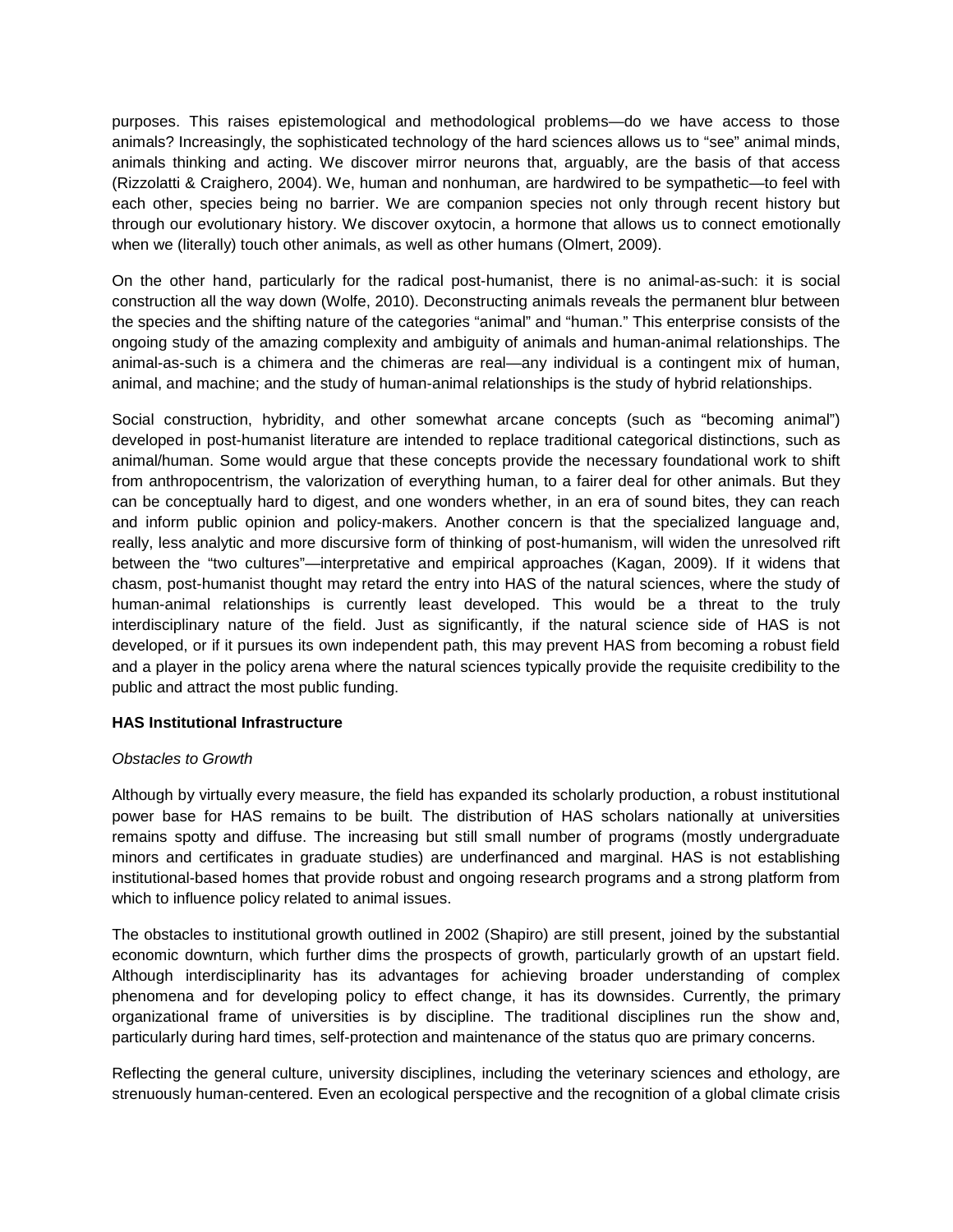are deformed to fit that Procrustean bed. This anthropocentrism combines with the suspicion in some quarters, particularly the biological and psychological sciences, that HAS is a front for animal activism. In a political climate where any form of activism is likely painted with the brush of terrorism, this association adds to the difficulty of HAS truly coming into its own on college campuses. Reinforced by the recent passage of the Animal Enterprise Terrorist Act, many people, both within and outside the university environment, view HAS either as a threat to human interests or as a misuse of human capital in the study of phenomena of secondary, if not trivial, importance. It is not surprising that these nearly polar perceptions duplicate the history of (mis)perceptions of the animal protection movement—from old ladies in tennis shoes to pipe bomb-toting terrorists.

## *Possible Ways Forward*

As discussed, HAS scholars are increasingly forming networks through conferences, listserves, fellowships, extra-university, cross-discipline study groups, and discipline- or profession-based interest groups. In addition to their primary function of directly enhancing the richness of scholarly production, these networks can work to develop institutional infrastructure. From courses devoted to HAS, to minors, concentrations, majors, certificates, programs, and research institutes, there is a spectrum with increasing potential to increase the field's reach and influence, to attract scholars and funding, and to create a positive cycle of growth. The jewel in the crown of these developments would be a center for HAS. One model is the university-based center for advanced studies. A second is the freestanding think tank, that paradigmatic contemporary institution that weds scholarship to policy development through the production of empirically- and theoretically-based policy papers.

The following are more specific suggestions as to what a center and existing lesser entities might do to increase the institutional base and influence of HAS:

- 1. Select for study areas of investigation that are topical. Issues involving human-animal relationships continually arise, often with sensational press coverage. In addition to rounding up existing relevant research bearing on problems (animals in natural disasters, or the appropriateness of using dolphins for "therapy," or the plight of the polar bear), scholars can devise investigations that better answer both immediate and underlying conditions.
- 2. Select for study areas of investigation that connect directly with existing human values. In other words, take advantage of the bias toward human-centered interests. The study of the relationship between human violence and animal abuse, for example, is a bridge to concern about domestic and street violence.
- 3. Develop working relationships with professionals working in shelters, zoos, sanctuaries, veterinary, and animal-assisted practices. These animal workers are privy to the varied forms of human-animal relationships that are the grist of HAS studies. As they are both guides to and beneficiaries of policy innovation, they are important allies.
- 4. Develop working relationships with the animal protection movement. The Animal Enterprise Terrorist Act notwithstanding, the center of the contemporary movement has shifted in terms of policy goals and, more important, its modus operandi, making association with it more an opportunity for, than a block to, the growth of HAS. The former is symbolized by the acceptance of the frame of the 3 Rs (refinement, reduction, and replacement; Russell & Burch, 1959) for animal research, which includes both abolition of exploitative practices and reduction of suffering; the latter by the rise to prominence of more corporate- and establishmentarian-styled organizations, such as the Humane Society of the United States.
- 5. Develop working relationships with scholars whose study is related to other social justice movements. Women's studies and environmental studies, in particular, overlap with HAS in content areas, critique of current institutions, and an interest in cultural change.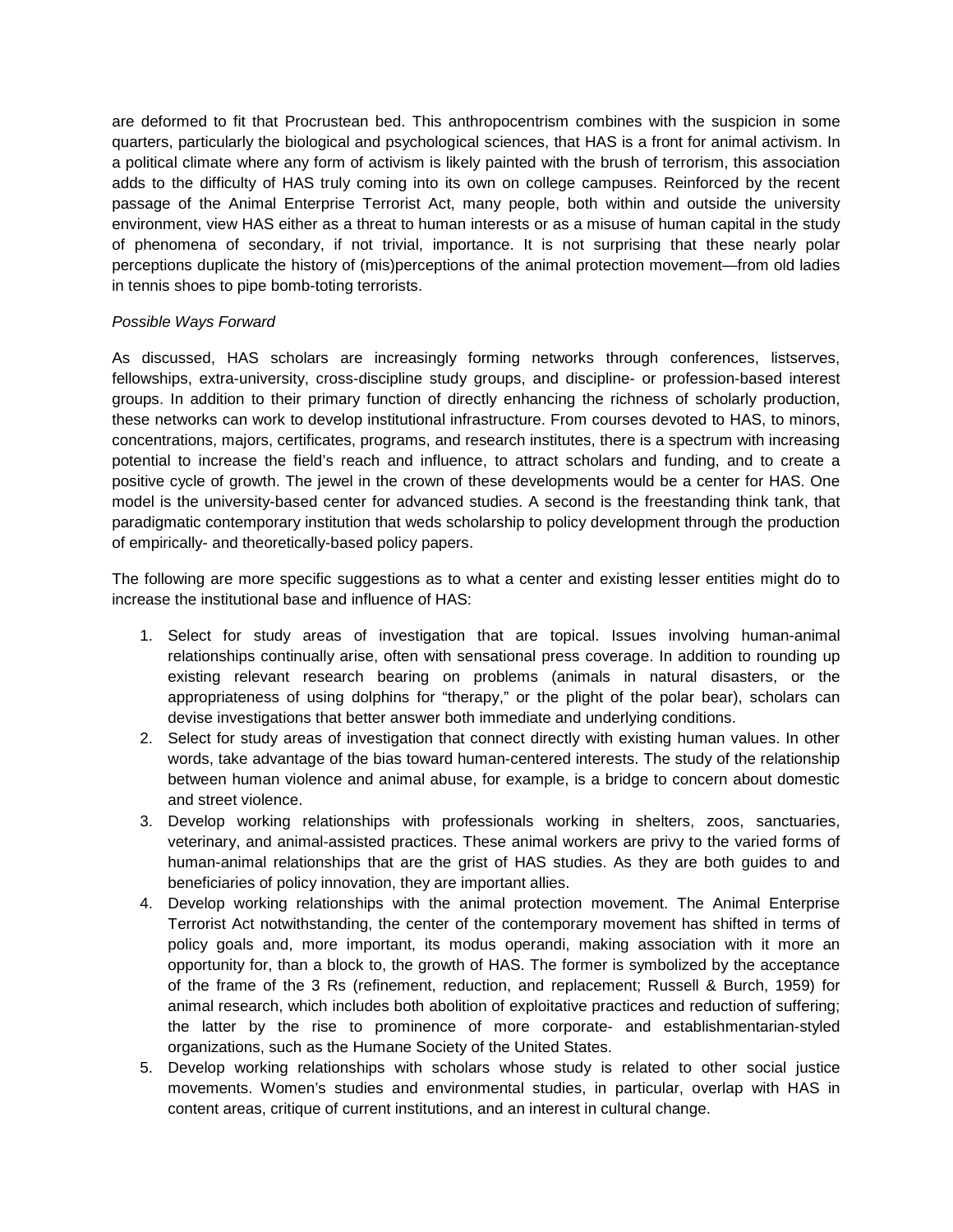At present, scholars cannot just devote themselves to scholarship. Regrettably, as for many other callings in contemporary society, for the research enterprise to thrive as a profession requires organizing, branding, marketing, and lobbying for the research dollar. With respect to the institutional development of HAS, scholarship is not enough. We must descend from the ivy tower and brave the murky moats of economics and politics. Networking via list serves and conferences is helpful, but, in addition to the exchange of ideas and social cohesion, these forays must foster exploration of potential forms of organization. We must organize and work to develop institutional infrastructure. This gets us to a final consideration, clarifying the role of the HAS scholar.

#### *The Scholar-Advocate*

A recent article in an environmental studies journal states:

Academic advocacy involves advancing convincingly reasoned arguments that are supported by research results and academic expertise. . . . Advocacy is an important and useful service of the university and failure to advocate undermines the social relevance of academia . . . Advocacy is a core academic activity. (Foote, 2009, p. 579)

Beyond efforts to organize and promote their own profession, scholars have a role to play in establishing their and the academy's "social relevance." This is prudent in a society where the viability of universities is dependent on their economic viability.

Combining advocacy with scholarship is less threatening today, as the thrust of contemporary philosophy of science challenges the received view that it is possible for a scholar not to have a position on the material under investigation. Environmental studies scholars and scholars in developmental psychology necessarily have positions on the importance of the well-being of the environment and on child welfare, and these positions inform their research by shaping the questions they ask, the priorities they establish, and even the investigatory methods they employ. This is not to impugn the validity of findings, as each discipline has its own tried-and-true rules of verification. It is to say that, like every other human enterprise, scholarship is subject to value-laden or "value-informed" (Lynn, 2007) influences that operate both on institutional and individual levels (Latour & Woolgar, 1979). Although objectivity, the idea of the independent observer, has provided and will continue to provide a powerful and productive regulative ideal, particularly for the natural sciences, there is no view from nowhere (Nagel, 1986).

Reluctance by scholars and the public to accept the social and personal contingencies of scholarly enterprises, their inherent embeddedness in mundane and personal contexts (Latour & Woolgar, 1979), has constrained development and use of the scholarly community as a resource in policy-making. Until recently, this hesitation has been particularly strong in HAS due to the various obstacles we have described, as well as the status of any novice field. Precedent in other fields and the coming of age of HAS point, however, to the timeliness of HAS scholars being up front with the perspective they generally share and that informs their investigations—that of valuing nonhuman animals.

Explicitly adopting the role of scholar-advocate means recognizing that scholars necessarily wear two hats, roughly representing the virtues of knowledge and of goodness. Minimally, this means that scholars declare their values and acknowledge their presence and influence in their work. An investigator of the physiology or history or ethics of meat-eating indicates his or her own position on this issue in humananimal relationships—in effect, stating what s/he had for dinner and why. It means recognizing that the public inevitably assumes that researchers take a position, no matter how "neutral" their presentation. Or, it might mean devising and presenting empirically- and theoretically-based policy recommendations. Or, now continuing to shift the weight to the advocacy side, it might mean working to organize their primary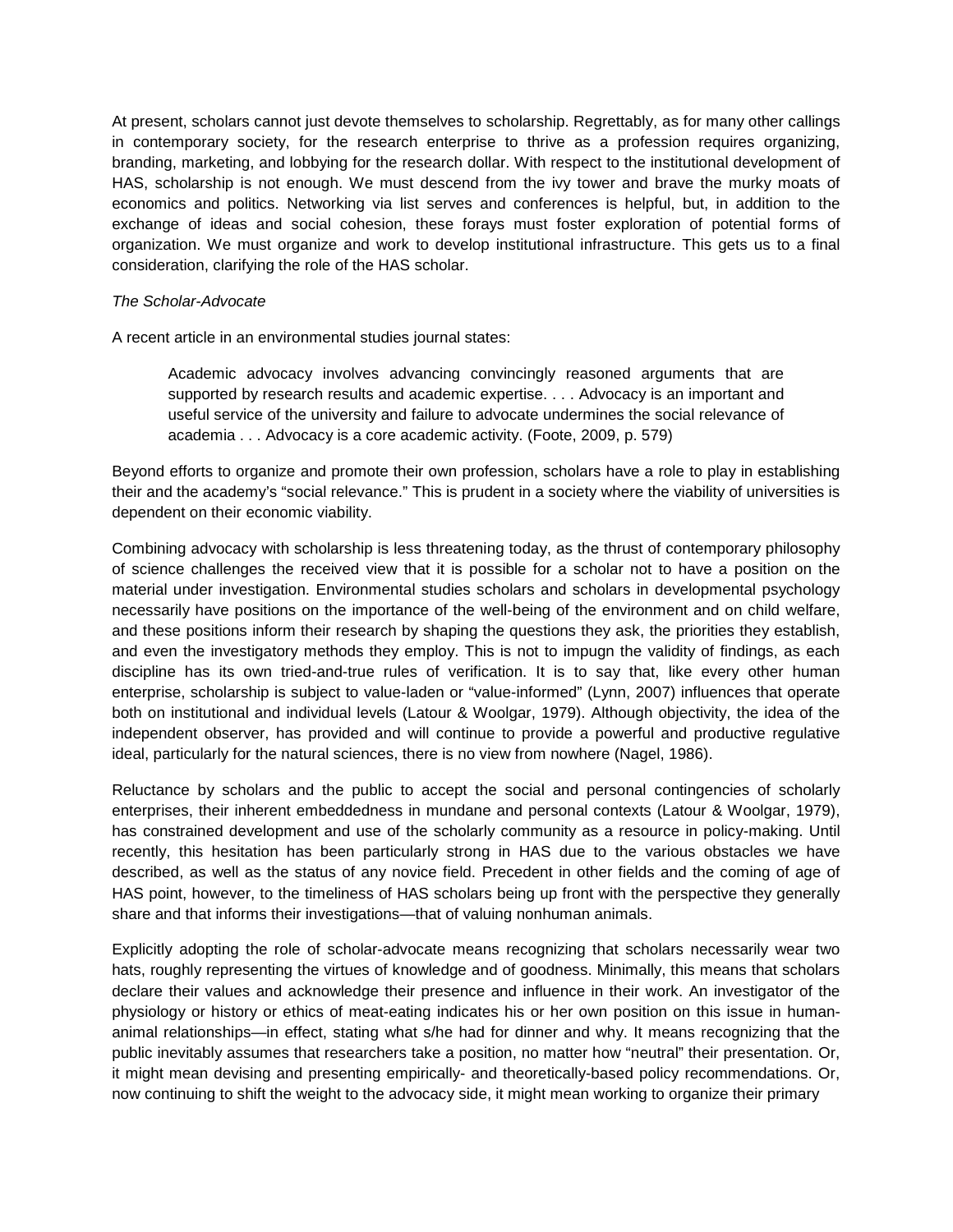field or HAS as a political interest group. Of course, we cannot all be, nor do we all wish to be, Einstein or Chomsky, or, closer to home, Goodall or Bekoff. Many scholars strive to keep their advocacy hat in the closet or just wear it for special occasions. This is fine, since the two hats are really one.

#### **References**

Animals & Society Institute. Retrieved April 13, 2010, from www.animalsandsociety.org

- Arluke, A., & Sanders, S. (Eds.). (2009). *Between the species: A reader in human-animal relationships*. Boston, MA: Pearson Education.
- Armstrong, S., & Botzler, R. (Eds.). (2003). *The animal ethics reader*. London: Routledge.
- Bekoff, M. (2003). *Minding animals: Awareness, emotions, and heart.* New York: Oxford University Press.
- Bradshaw, G. (2009). *Elephants on the edge.* New Haven: Yale University Press.
- Csicsery-Ronay, I. (2010*). Humanalia.* Retrieved April 13, 2010, from http://www.depauw.edu/humanimalia/humanimalifesto.html
- Davis, H., & Balfour, D. (Eds.). (1992). *The inevitable bond: Examining scientist-animal interactions.* Cambridge, UK: Cambridge University Press.
- DeMello, M. (Ed.). (2010). *Teaching the animal: Human-animal studies across the disciplines*. New York: Lantern Press.
- Fine, A. (Ed.). (2001). *Handbook on animal-assisted therapy.* Amsterdam: Elsevier.
- Flynn, C. (Ed.) (2008). *Social creatures: A human and animal studies reader*. Brooklyn, NY: Lantern Books.
- Foote, L., Krogman, N., & Spence, J. (2009). Should academics advocate on environmental issues? *Society and Natural Resources, 22*, 579-589.
- Kagan, J. (2009). *The three cultures: Natural sciences, social sciences, and the humanities in the 21st Century.* Cambridge, UK: Cambridge University Press*.*
- Kalof, L., & Fitzgerald, A. (Eds.). (2007). *The animals reader: The essential classic and contemporary writings*. Oxford, UK: Berg.
- Latour, B., & Woolgar, S. (1979). *Laboratory life: The construction of scientific facts*. Princeton: Princeton University Press.
- Lynn, W. (2007). Human-animal studies. In M. Bekoff (Ed.), *Encyclopedia of human-animal relationships*  (Vol. 2, pp. 672-674). Westport CT: Greenwood.
- Manning, A., & Serpell, J. (Eds.). (1994). *Animals and human society: Changing perspectives.* London: Routledge.
- Nagel, T. (1986). *The view from nowhere*. Oxford, UK: Oxford University Press.
- Olmert, M. (2009). *Made for each other: The biology of the human-animal bond*. Philadelphia: Da Capo Press.